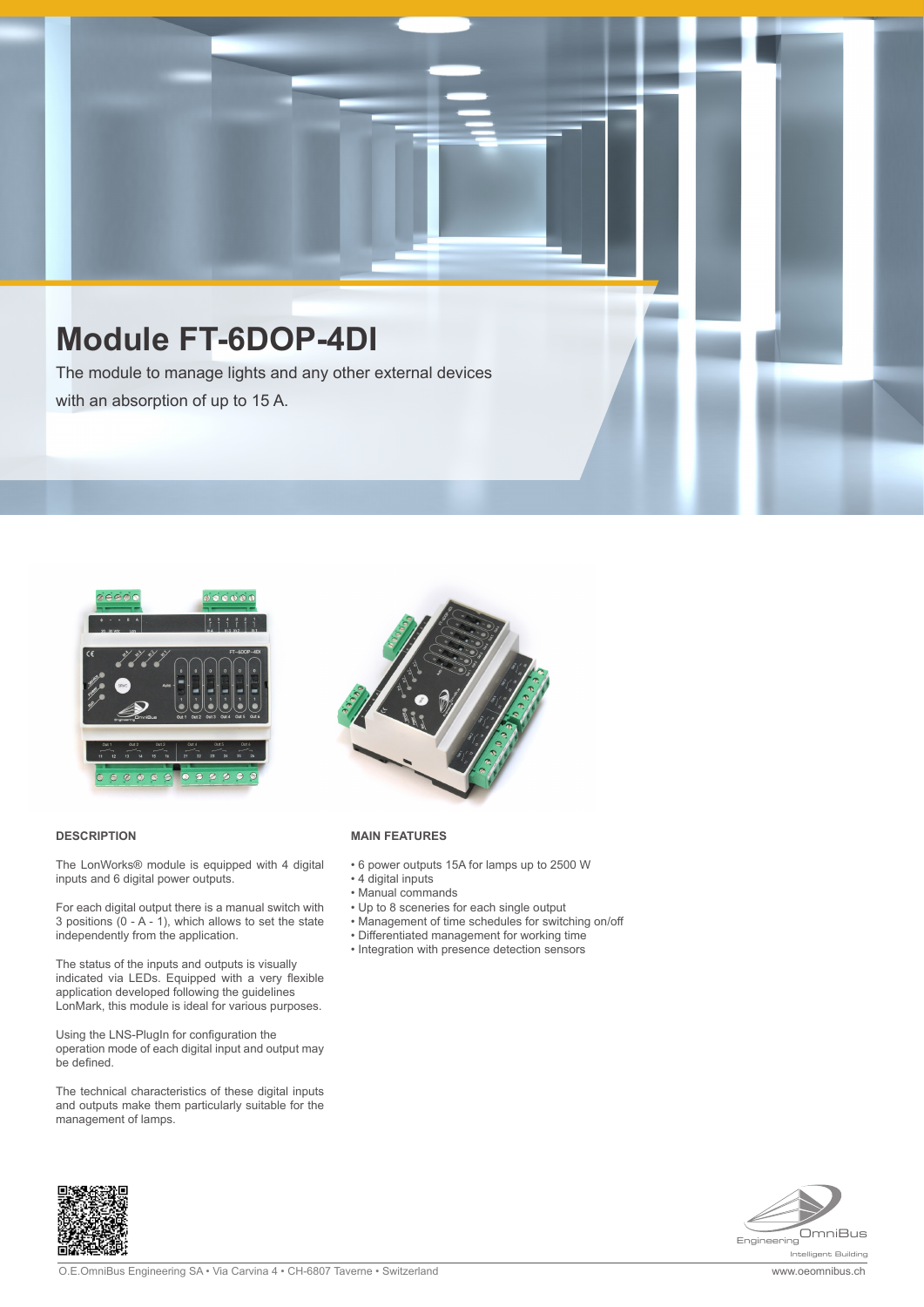| Technical      |  |
|----------------|--|
| specifications |  |

| Technical<br>specifications | Power supply          | 20  30 VDC<br>Maximum consumption < 3 W                                                                                                                                                                                                                               |
|-----------------------------|-----------------------|-----------------------------------------------------------------------------------------------------------------------------------------------------------------------------------------------------------------------------------------------------------------------|
|                             | <b>BUS</b>            | LonWorks FTT-10 78Kbps 2-wire without polarity                                                                                                                                                                                                                        |
|                             | CPU                   | Neuron chip FT3150 @ 10MHz<br>48K Flash<br>8K RAM                                                                                                                                                                                                                     |
|                             | Controls              | Service button (Service Pin)<br>6 Switches with 3 positions each (0 - Auto - 1) for the manual control of the digital<br>outputs (Operation state is independent from the application)                                                                                |
|                             | <b>LED Indicators</b> | Power LED (green) Presence of power<br>Service LED (red) Service indicator<br>Run LED (yellow) Application Status<br>LEDs In1In4 (green) State of digital inputs<br>LEDs Out 1 Out 6 (green) State of digital outputs                                                 |
|                             | Connectors            | Power and LonWorks bus removable connector 5-Pin 5.08 mm pitch<br>Digital inputs removable connectors 6-Pin 5.08 mm pitch<br>Digital outputs 2 removable connectors 6-Pin 7.62 mm pitch (max. power 15 A)                                                             |
|                             | Digital power outputs | 6 bistable relays with potential-free contact N.A for capacitive loads up to 140 µF<br>and lamps up to 2500 W;<br>Maximum switching voltage 440 VAC<br>Maximum switching current 20A<br>Maximum switching power 5000 VA<br>Max, number of mechanical commutations 106 |
|                             | Digital inputs        | 4 digital inputs for use in "self-powered" mode (Potential free contact)<br>or using external power supply. The operating mode is set via jumper.<br>Active input: 8  30 VDC<br>Non active input: $<$ 4 VDC                                                           |
|                             | Conditions for use    | Temperature -5 45 °C<br>Relative humidity 10  90 %                                                                                                                                                                                                                    |
|                             | Container             | Polycarbonate container (UL 94 V-0) white (top) and black (bottom)<br>for assembly on a DIN rail                                                                                                                                                                      |
|                             | <b>Dimensions</b>     | 105 x 115 x 59 mm (length x width x height)                                                                                                                                                                                                                           |
|                             | Regulations           | EN 50130-4<br>EN 61000-6-2, EN 61000-6-3<br>EN 61000-4-2/3/4/5/6                                                                                                                                                                                                      |



# **Dimensions and Layout**

BAS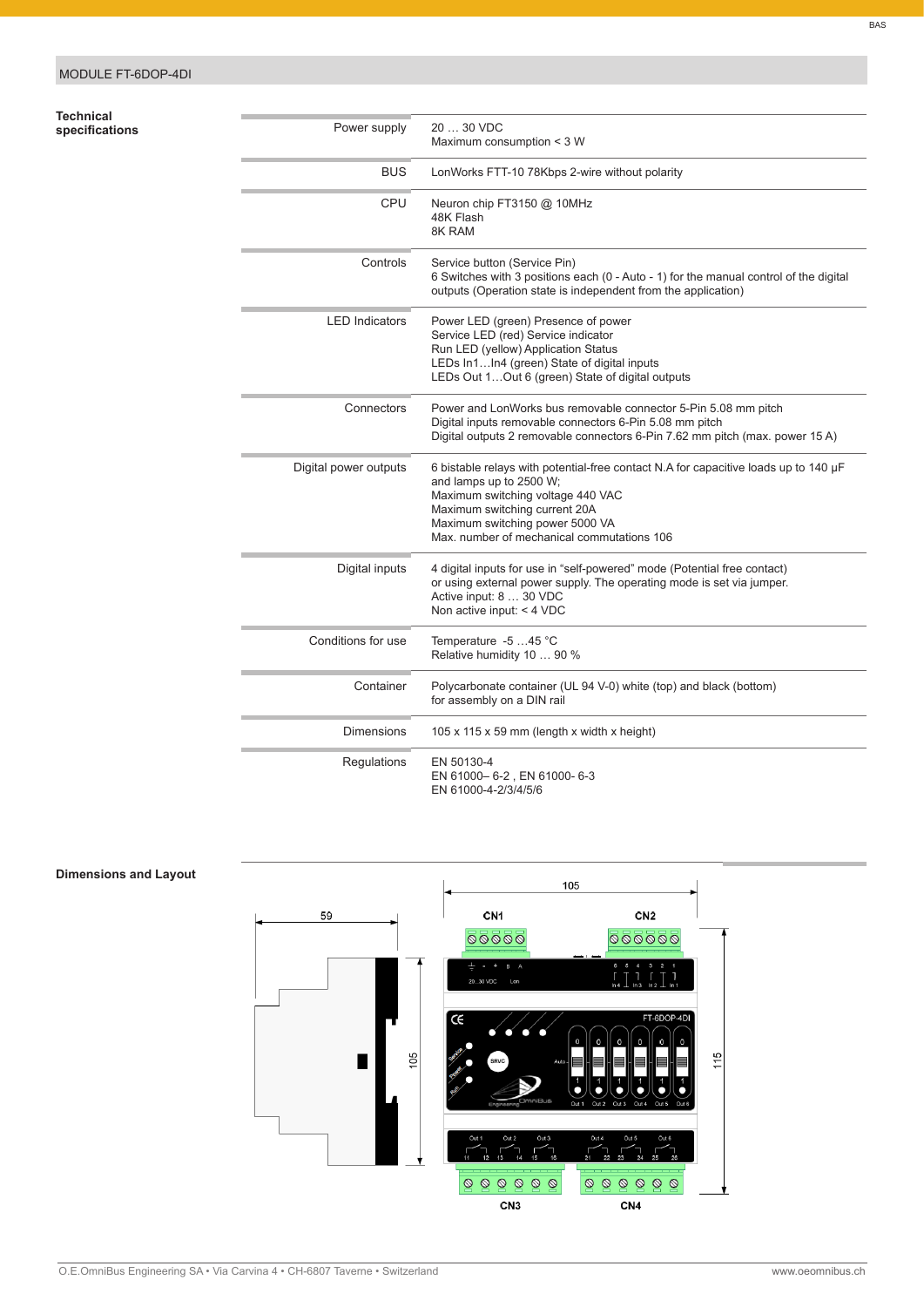### MODULE FT-6DOP-4DI

#### **Power supply and LonWorks bus**



## **Digital inputs**



20  $30 \text{ VDC}$ GND  $\overline{\bigcirc}\,\overline{\bigcirc}\,\overline{\bigcirc}\,\overline{\bigcirc}\,\overline{\bigcirc}\,\overline{\bigcirc}\,\overline{\bigcirc}\,\overline{\bigcirc}\,\overline{\bigcirc}\,\overline{\bigcirc}\,\overline{\bigcirc}\,\overline{\bigcirc}\,\overline{\bigcirc}\,\overline{\bigcirc}\,\overline{\bigcirc}\,\overline{\bigcirc}\,\overline{\bigcirc}\,\overline{\bigcirc}\,\overline{\bigcirc}\,\overline{\bigcirc}\,\overline{\bigcirc}\,\overline{\bigcirc}\,\overline{\bigcirc}\,\overline{\bigcirc}\,\overline{\bigcirc}\,\overline{\bigcirc}\,\overline{\bigcirc}\,\overline{\bigcirc}\,\overline{\bigcirc}\,\overline{\bigcirc}\,\overline{\bigcirc}\,\overline$ H  $\frac{3}{1}$  $\overline{1}$ 20...30 VDC Lon

 *(potential free contact)*

 *Connecting digital inputs configured as*



"Self powered"

<sup>100</sup> Operating mode **Operating mode** The selection of the Operating mode



 *operating mode is set via* "External power supply"  *jumper located next to*  $\int$  *the* CN2 connector.